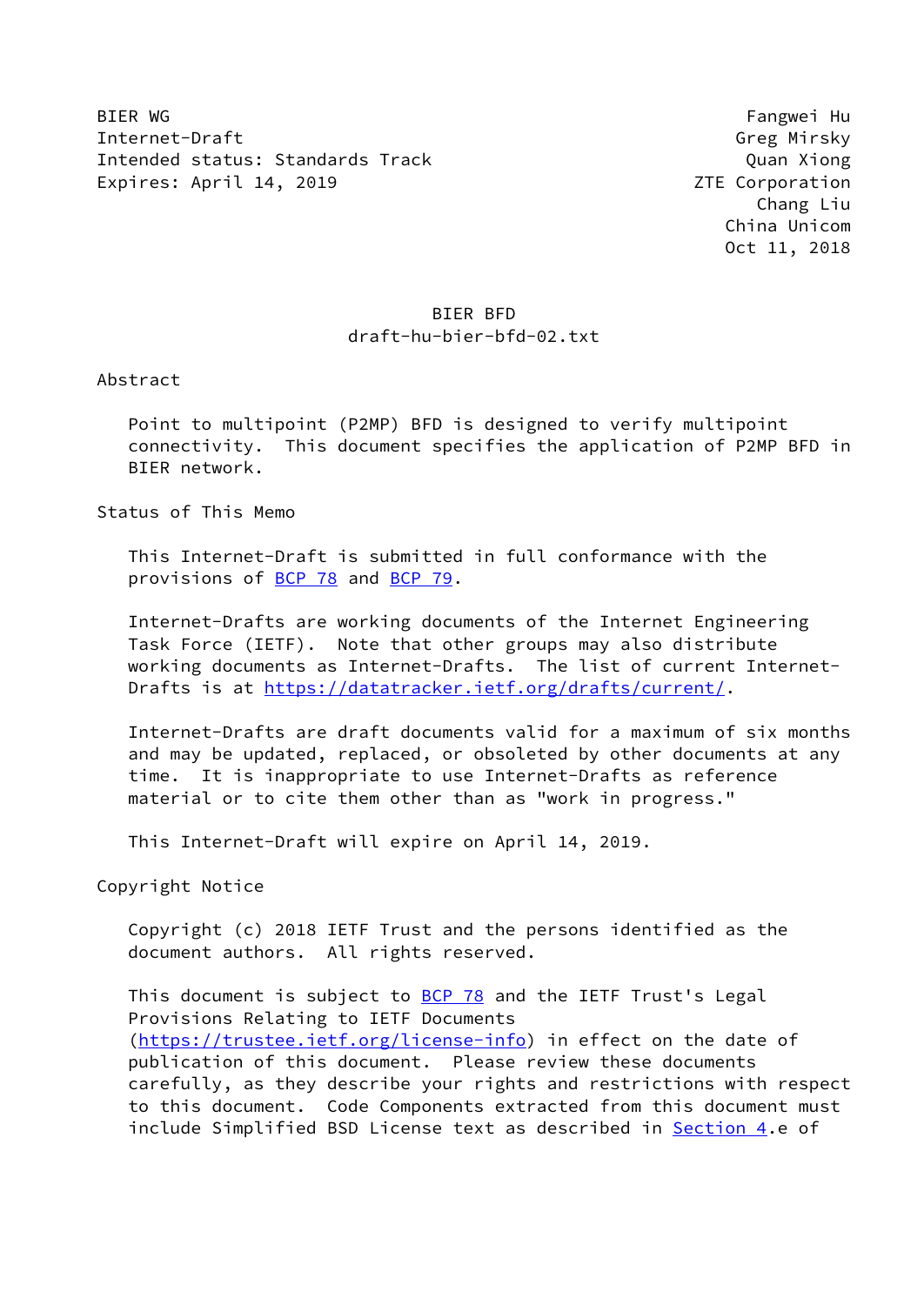<span id="page-1-1"></span>Internet-Draft BIER BFD Oct 2018

 the Trust Legal Provisions and are provided without warranty as described in the Simplified BSD License.

Table of Contents

| Conventions used in this document              | $\overline{2}$ |
|------------------------------------------------|----------------|
|                                                | $\overline{3}$ |
|                                                | $\overline{3}$ |
|                                                | $\overline{3}$ |
| 4.                                             | $\overline{3}$ |
| Discriminators and Packet Demultiplexing<br>5. | $\overline{3}$ |
| 6.                                             | $\overline{3}$ |
|                                                | $\overline{4}$ |
| 8.                                             | $\overline{4}$ |
| 9.                                             | $\overline{4}$ |
| Normative References<br>9.1.                   | $\overline{4}$ |
| 9.2. Informative References                    | $\overline{5}$ |
| Authors' Addresses                             | $\overline{5}$ |
|                                                |                |

## <span id="page-1-0"></span>[1](#page-1-0). Introduction

Bit Index Explicit Replication(BIER) [\[RFC8279](https://datatracker.ietf.org/doc/pdf/rfc8279)] provides optimal forwarding of multicast data packets through a multicast domain. It does so without requiring any explicit tree-building protocol and without requiring intermediate nodes to maintain any per-flow state.

<span id="page-1-3"></span> [I-D.ietf-bfd-multipoint] defines a method of using Bidirectional Detection(BFD) to monitor and detect unicast failures between the sender (head) and one or more receivers (tails) in multipoint or multicast networks.

 This document describes the procedures for using such mode of BFD protocol to verify multipoint or multicast connectivity between a multipoint sender (the "head", Bit-Forwarding Ingress Routers(BFIRs)) and a set of one or more multipoint receivers (the"tails", Bit- Forwarding Egress Routers(BFERs)). The BIER BFD only supports the unidirectional multicast. This document defines the use of BFD, as defined in [[I-D.ietf-bfd-multipoint\]](#page-1-3), for BIER domain. Use of BFD for multipoint networks active tail [\[I-D.ietf-bfd-multipoint-active-tail](#page-4-2)] is for further study.

<span id="page-1-2"></span>[2](#page-1-2). Conventions used in this document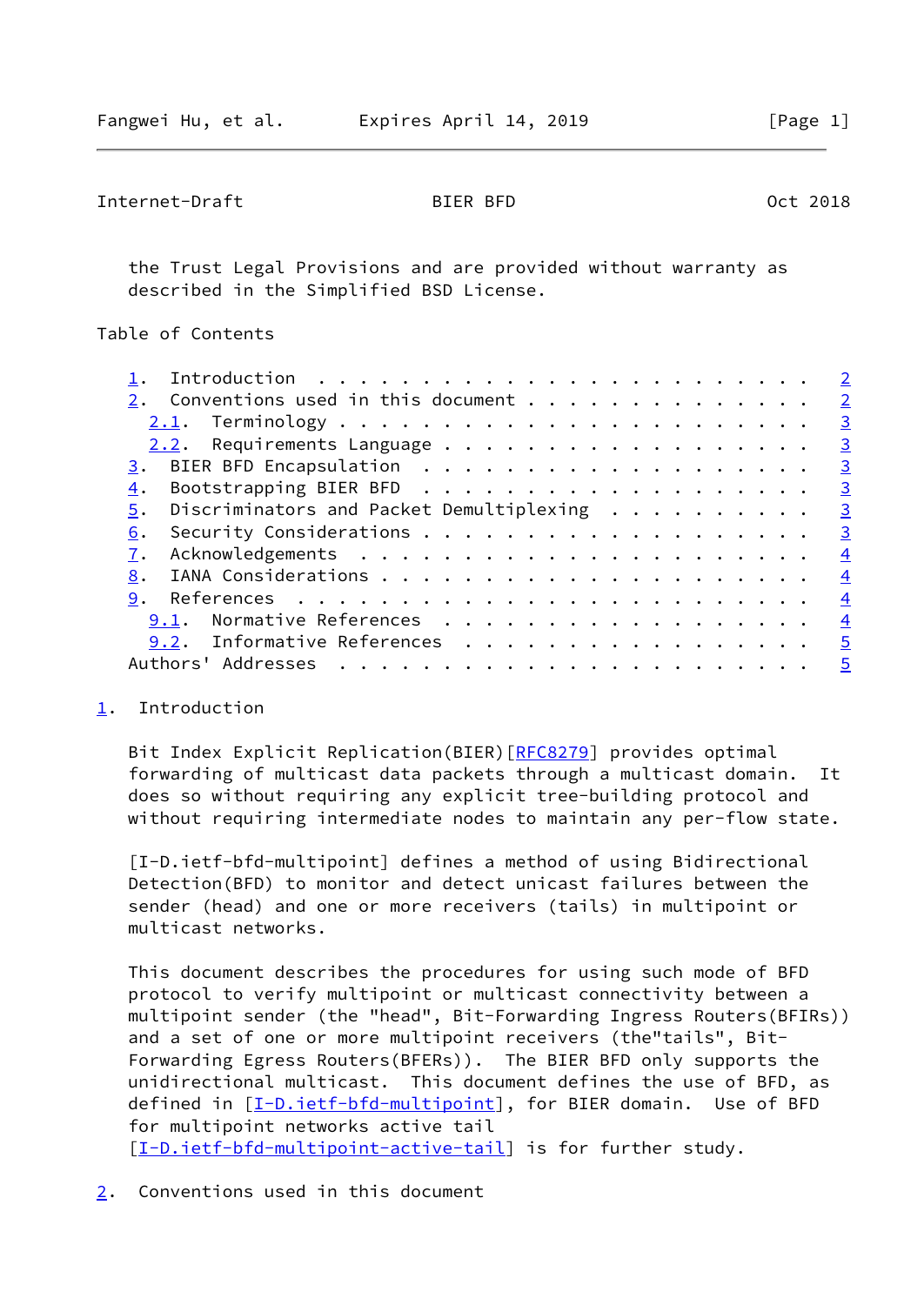Fangwei Hu, et al. Expires April 14, 2019 [Page 2]

<span id="page-2-2"></span>Internet-Draft BIER BFD Oct 2018

## <span id="page-2-1"></span>[2.1](#page-2-1). Terminology

This document uses the acronyms defined in [[RFC8279\]](https://datatracker.ietf.org/doc/pdf/rfc8279) along with the following:

BFD: Bidirectional Forwarding Detection.

OAM: Operations, Administration, and Maintenance.

P2MP: Point to Multi-Point.

# <span id="page-2-3"></span>[2.2](#page-2-3). Requirements Language

 The key words "MUST", "MUST NOT", "REQUIRED", "SHALL", "SHALL NOT", "SHOULD", "SHOULD NOT", "RECOMMENDED", "NOT RECOMMENDED", "MAY", and "OPTIONAL" in this document are to be interpreted as described in [BCP](https://datatracker.ietf.org/doc/pdf/bcp14) [14](https://datatracker.ietf.org/doc/pdf/bcp14) [[RFC2119\]](https://datatracker.ietf.org/doc/pdf/rfc2119) [\[RFC8174](https://datatracker.ietf.org/doc/pdf/rfc8174)] when, and only when, they appear in all capitals, as shown here.

<span id="page-2-4"></span>[3](#page-2-4). BIER BFD Encapsulation

 BIER BFD encapsulation uses the BIER OAM packet format defined in [\[I-D.ietf-bier-ping\]](#page-4-3). The value of the Msg Type field MUST be set to BIER BFD (TBD by IANA ). BFD Control packet, defined in [Section](https://datatracker.ietf.org/doc/pdf/rfc5880#section-4) 4 [RFC5880] immediately follows the BIER OAM header.

<span id="page-2-0"></span>[4](#page-2-0). Bootstrapping BIER BFD

 The BIER OAM ping could be used for BIER BFD bootstrap. The multipoint header sends the BIER OAM packet with Target SI-Bitstring TLV (section 3.3.2 of  $[I-D.iett-bier-ping]$ ) carrying the set of BFER information (Sub-domain-id, Set ID, BS Len, Bitstring) to the multipoint tails to bootstrap the BIER BFD sessions.

<span id="page-2-5"></span>[5](#page-2-5). Discriminators and Packet Demultiplexing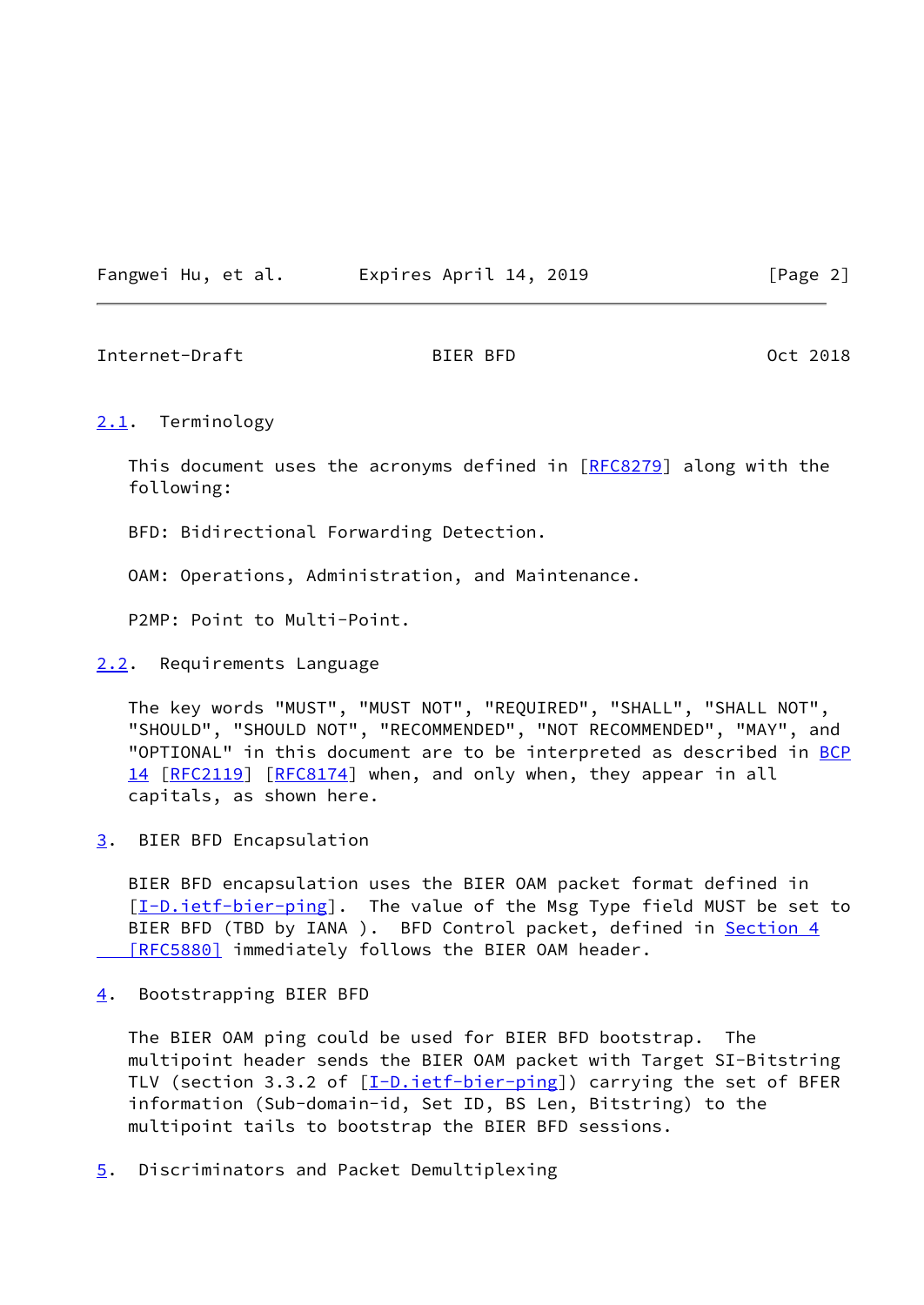The tail(BFER) demultiplexes incoming BFD packets based on a combination of the source address and My discriminator as specified in [[I-D.ietf-bfd-multipoint\]](#page-1-3). The source address is BFIR-id and BIER MPLS Label(MPLS network) or BFIR-id and BIFT-id(Non-MPLS network)for BIER BFD.

<span id="page-3-0"></span>[6](#page-3-0). Security Considerations

 For BIER OAM packet procssing security considerations, see [\[I-D.ietf-bier-ping\]](#page-4-3).

| Fangwei Hu, et al. | Expires April 14, 2019 | [Page 3] |
|--------------------|------------------------|----------|
|--------------------|------------------------|----------|

<span id="page-3-2"></span>Internet-Draft BIER BFD 0ct 2018

 For general multipoint BFD security considerations, see [\[I-D.ietf-bfd-multipoint](#page-1-3)].

 No additional security issues are raised in this document beyond those that exist in the referenced BFD documents.

<span id="page-3-1"></span>[7](#page-3-1). Acknowledgements

 Authors would like to thank the comments and suggestions from Jeffrey (Zhaohui) Zhang, Donald Eastlake 3rd.

<span id="page-3-3"></span>[8](#page-3-3). IANA Considerations

 IANA is requested to assign new type from the BIER OAM Message Type registry as follows:

> +--------+--------------+------------------+ | Value | Description | Reference | +--------+--------------+------------------+ | TBD | BIER BFD | [this document] | +--------+--------------+------------------+

> > Table 1

# <span id="page-3-4"></span>[9](#page-3-4). References

<span id="page-3-5"></span>[9.1](#page-3-5). Normative References

[I-D.ietf-bfd-multipoint]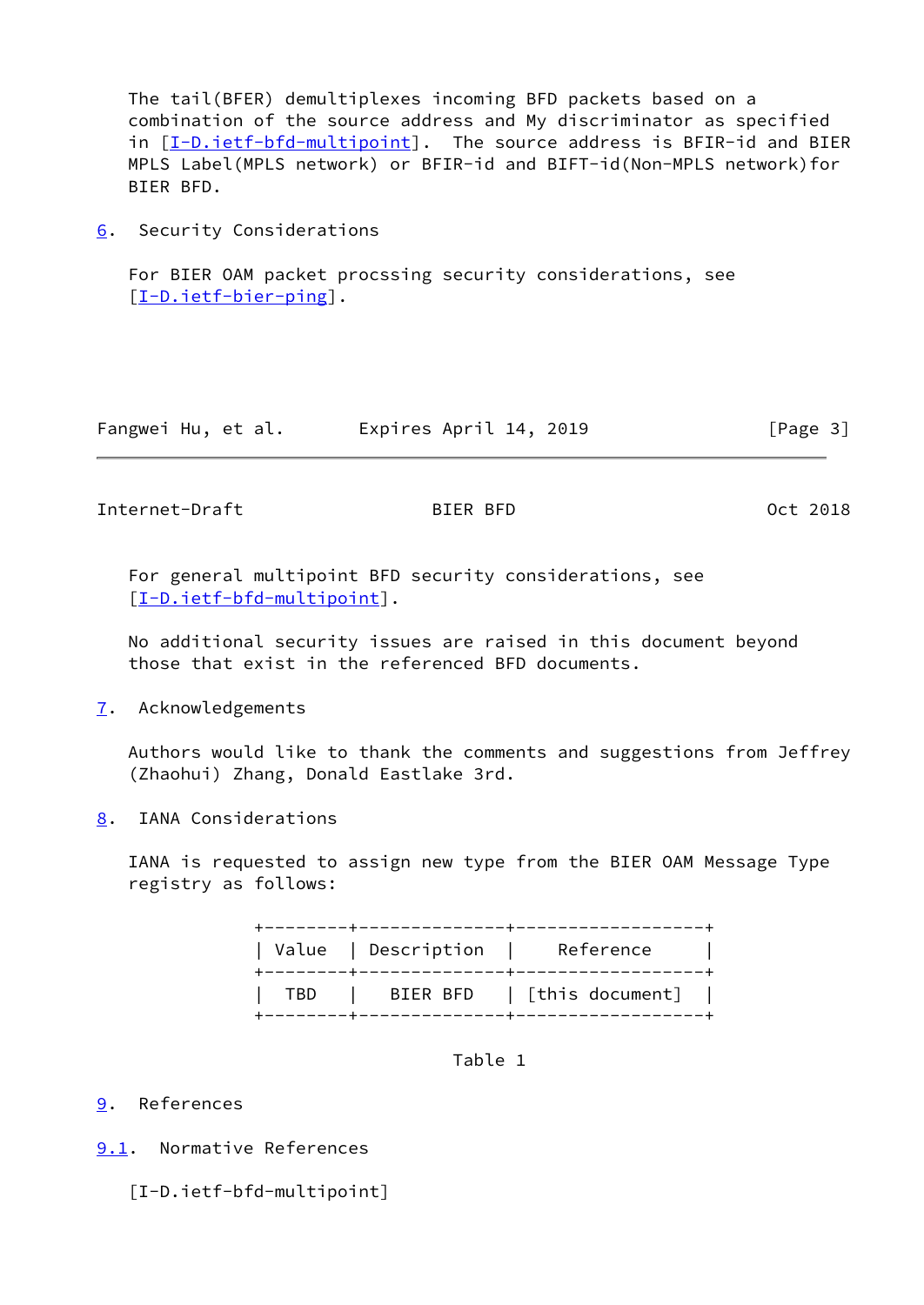Katz, D., Ward, D., Networks, J., and G. Mirsky, "BFD for Multipoint Networks", [draft-ietf-bfd-multipoint-18](https://datatracker.ietf.org/doc/pdf/draft-ietf-bfd-multipoint-18) (work in progress), June 2018.

<span id="page-4-3"></span>[I-D.ietf-bier-ping]

 Kumar, N., Pignataro, C., Akiya, N., Zheng, L., Chen, M., and G. Mirsky, "BIER Ping and Trace", [draft-ietf-bier](https://datatracker.ietf.org/doc/pdf/draft-ietf-bier-ping-03) [ping-03](https://datatracker.ietf.org/doc/pdf/draft-ietf-bier-ping-03) (work in progress), January 2018.

- [RFC2119] Bradner, S., "Key words for use in RFCs to Indicate Requirement Levels", [BCP 14](https://datatracker.ietf.org/doc/pdf/bcp14), [RFC 2119](https://datatracker.ietf.org/doc/pdf/rfc2119), DOI 10.17487/RFC2119, March 1997, <[https://www.rfc-editor.org/info/rfc2119>](https://www.rfc-editor.org/info/rfc2119).
- [RFC5880] Katz, D. and D. Ward, "Bidirectional Forwarding Detection (BFD)", [RFC 5880,](https://datatracker.ietf.org/doc/pdf/rfc5880) DOI 10.17487/RFC5880, June 2010, <[https://www.rfc-editor.org/info/rfc5880>](https://www.rfc-editor.org/info/rfc5880).

| Fangwei Hu, et al. | Expires April 14, 2019 | [Page 4] |
|--------------------|------------------------|----------|
|                    |                        |          |

### <span id="page-4-1"></span>Internet-Draft BIER BFD Oct 2018

- [RFC6213] Hopps, C. and L. Ginsberg, "IS-IS BFD-Enabled TLV", [RFC 6213,](https://datatracker.ietf.org/doc/pdf/rfc6213) DOI 10.17487/RFC6213, April 2011, <[https://www.rfc-editor.org/info/rfc6213>](https://www.rfc-editor.org/info/rfc6213).
- [RFC6328] Eastlake 3rd, D., "IANA Considerations for Network Layer Protocol Identifiers", [BCP 164](https://datatracker.ietf.org/doc/pdf/bcp164), [RFC 6328,](https://datatracker.ietf.org/doc/pdf/rfc6328) DOI 10.17487/RFC6328, July 2011, <[https://www.rfc-editor.org/info/rfc6328>](https://www.rfc-editor.org/info/rfc6328).
- [RFC8174] Leiba, B., "Ambiguity of Uppercase vs Lowercase in [RFC](https://datatracker.ietf.org/doc/pdf/rfc2119) [2119](https://datatracker.ietf.org/doc/pdf/rfc2119) Key Words", [BCP 14](https://datatracker.ietf.org/doc/pdf/bcp14), [RFC 8174,](https://datatracker.ietf.org/doc/pdf/rfc8174) DOI 10.17487/RFC8174, May 2017, [<https://www.rfc-editor.org/info/rfc8174](https://www.rfc-editor.org/info/rfc8174)>.
- [RFC8279] Wijnands, IJ., Ed., Rosen, E., Ed., Dolganow, A., Przygienda, T., and S. Aldrin, "Multicast Using Bit Index Explicit Replication (BIER)", [RFC 8279](https://datatracker.ietf.org/doc/pdf/rfc8279), DOI 10.17487/RFC8279, November 2017, <[https://www.rfc-editor.org/info/rfc8279>](https://www.rfc-editor.org/info/rfc8279).
- <span id="page-4-0"></span>[9.2](#page-4-0). Informative References

<span id="page-4-2"></span>[I-D.ietf-bfd-multipoint-active-tail]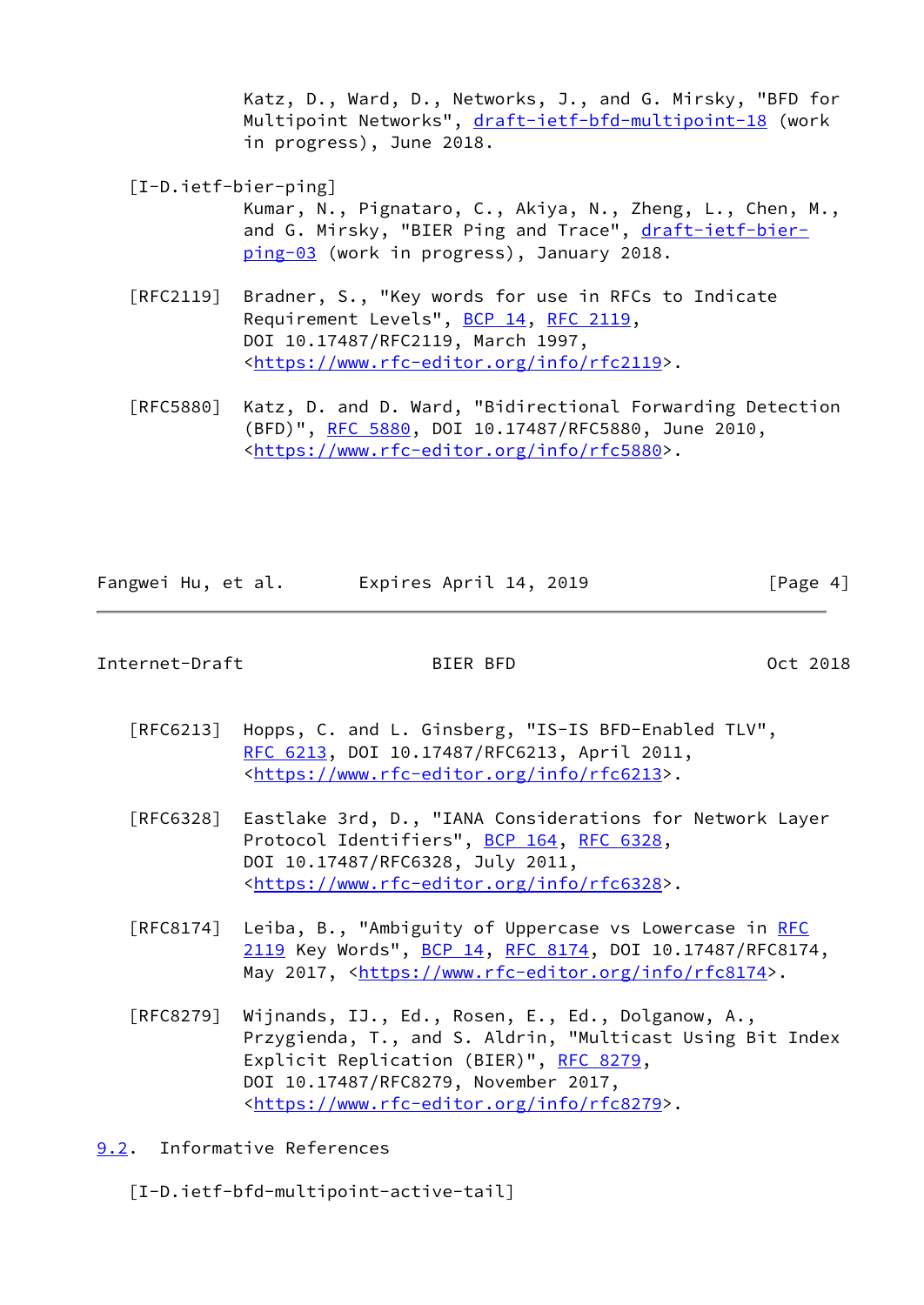Katz, D., Ward, D., Networks, J., and G. Mirsky, "BFD Multipoint Active Tails.", [draft-ietf-bfd-multipoint](https://datatracker.ietf.org/doc/pdf/draft-ietf-bfd-multipoint-active-tail-09) [active-tail-09](https://datatracker.ietf.org/doc/pdf/draft-ietf-bfd-multipoint-active-tail-09) (work in progress), June 2018.

 [ISO9577] ISO/IEC TR 9577:1999,, "International Organization for Standardization "Information technology - Telecommunications and Information exchange between systems - Protocol identification in the network layer"", 1999.

Authors' Addresses

 Fangwei Hu ZTE Corporation No.889 Bibo Rd Shanghai 201203 China Phone: +86 21 68896273

Email: hu.fangwei@zte.com.cn

Fangwei Hu, et al. Expires April 14, 2019 [Page 5]

Internet-Draft BIER BFD Oct 2018

 Greg Mirsky ZTE Corporation USA

Email: gregimirsky@gmail.com

 Quan Xiong ZTE Corporation No.6 Huashi Park Rd Wuhan, Hubei 430223 China

 Phone: +86 27 83531060 Email: xiong.quan@zte.com.cn